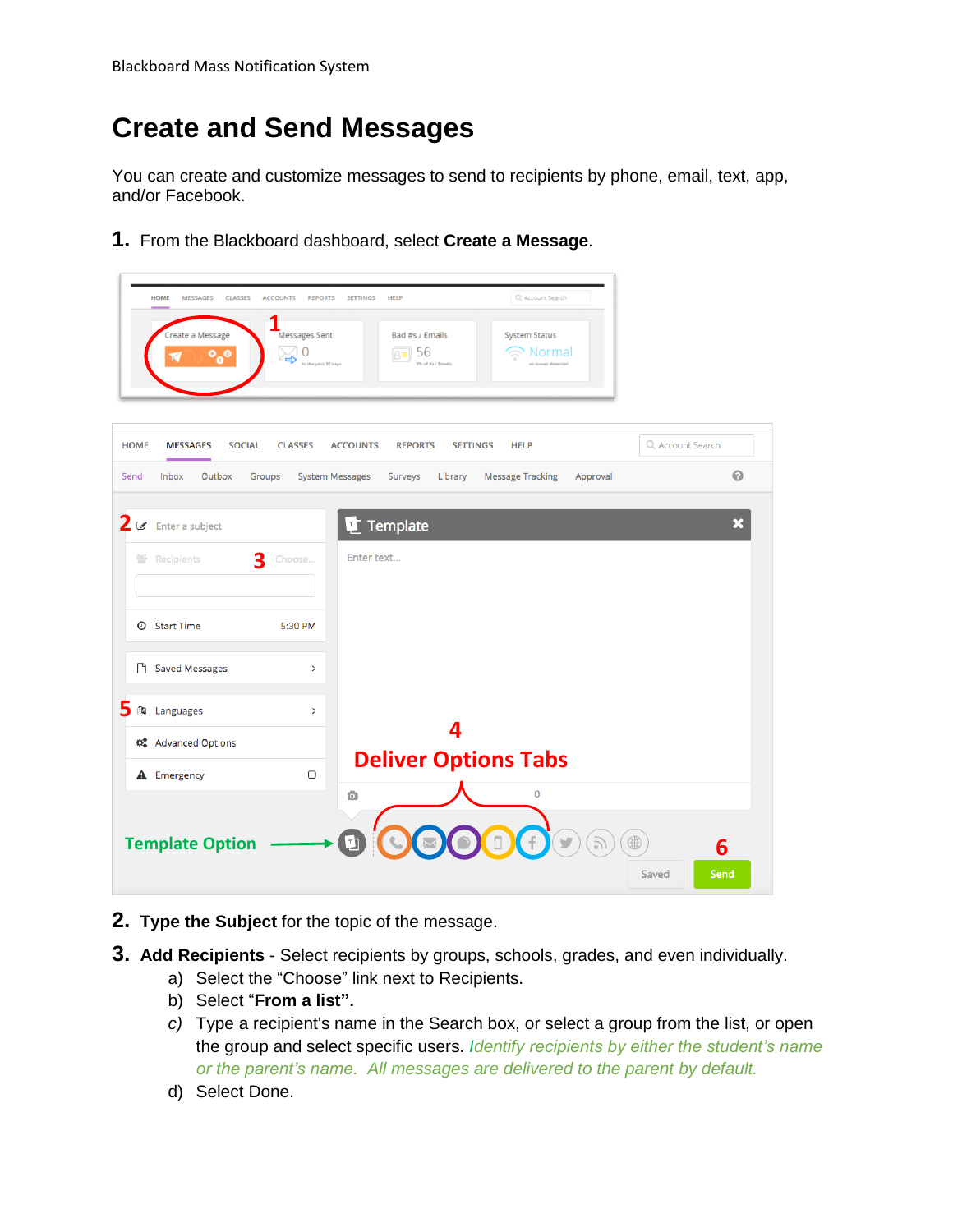#### **4. Select one or more Delivery Options**.

- To send a message using a single delivery option, such as email, simply click on the appropriate tab and enter your message.
- To send a message using multiply delivery options (for example, email, text and Facebook), choose the **template option** to autofill all other delivery options.

*When using the template option, you must go into each delivery tab to either customize or cancel the message for that option. To remove any delivery option for a specific message, go into the delivery tab and close out from the right hand corner. Once cancelled, the tab for that option will no longer be highlighted at the bottom of the screen.*

**Delivery Options:** *Please reference Communications Guidelines for specific guidelines on when to use each delivery option.*

- **Phone messages** Click tab to select one of the following recording options: Call Me to Record, Call in to Record, Upload Audio File, Text to Speech, or Use Microphone.
- **Emails** Click tab to update text and add images. Select this option to create, access and send S'more newsletters.
- **Text/SMS** Click tab and edit content to be less than 160 characters.
- **Mobile App Notifications** Click tab to update text and add any images. You can also mark the notification to appear only to known recipients and not to the general public of your mobile app.
- **Facebook** If your school has a Facebook page, click tab and edit content to be less than 160 characters and add images.
- **5.** Include language translations by selecting Add Language, and select each language needed. *You can remove any language with the Delete icon.*
- **6.** Select Send when ready to send the message.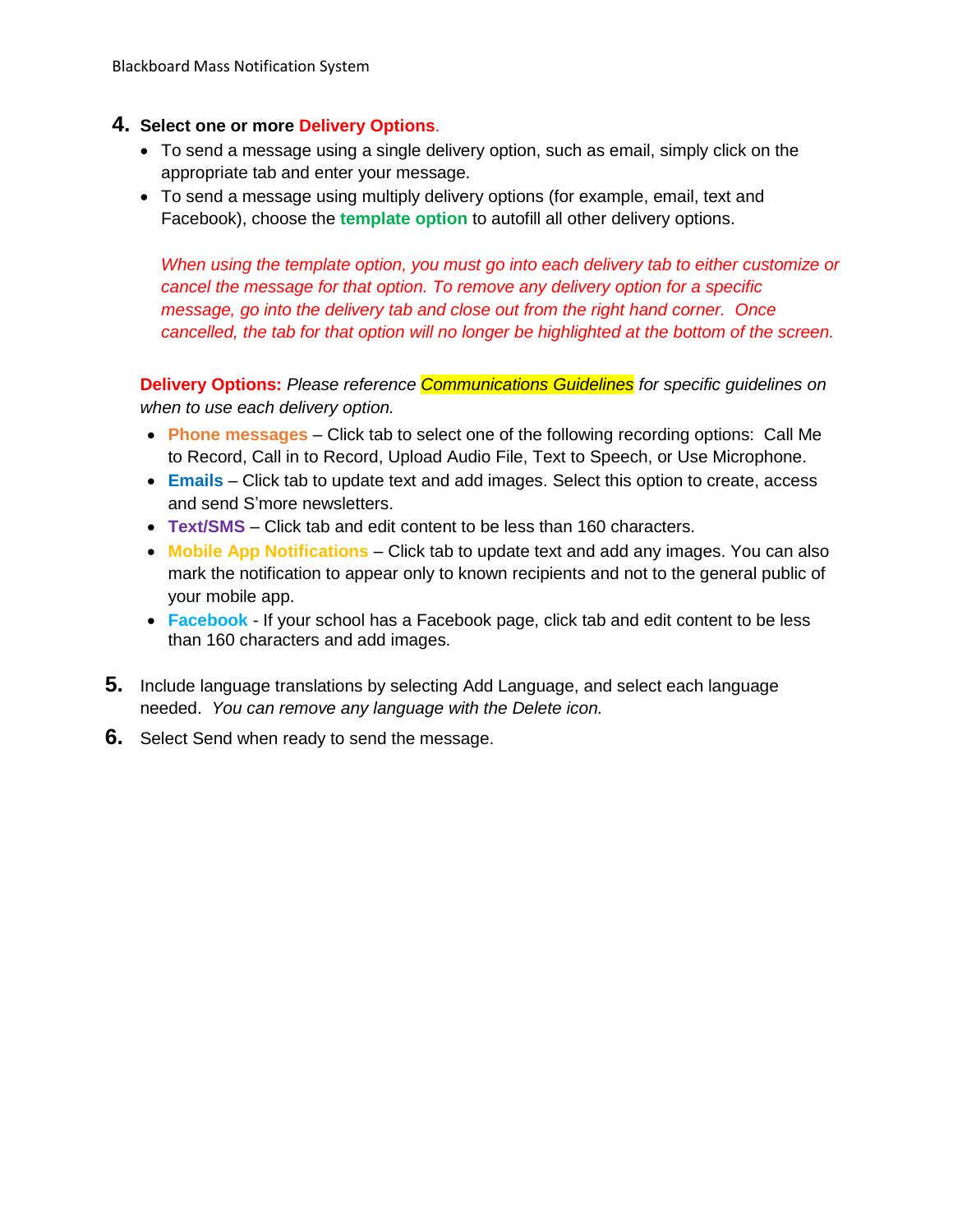## **Advanced Message Options**

- 1. Select Advanced Options.
- 2. Adjust the Delivery Schedule by setting a start date/time, and an end date/time.
	- To schedule messages to be sent multiple times, select the Add (+) icon to set multiple dates and times. Use this feature to send reminders to recipients multiple times for an upcoming event.
	- To send a message during blackout times, select Send messages during blackout times. *Do not send phone or text messages during blackout times.*
- 3. *Select Deliver to ALL recipient delivery addresses only during emergencies. ALL EMERGENCY NOTIFICATIONS WILL BE SENT FROM CENTRAL OFFICE.*
- 4. To save this message as public, select Allow other users to also send this message (public). This will allow anyone who downloaded the district app to view your messages.
- 5. Select Save when finished.

#### **Cancel a message**

*Senders cannot cancel a message during its delivery; a message can only be canceled 5 minutes before the delivery is set to begin.*

|  | 1. From the Blackboard dashboard, select Messages > Message Tracking. |  |  |  |
|--|-----------------------------------------------------------------------|--|--|--|
|  |                                                                       |  |  |  |

| -- all schools --                | ٠                          |                                                                         |                                            | Today           |                                    |          |           |                          |  |
|----------------------------------|----------------------------|-------------------------------------------------------------------------|--------------------------------------------|-----------------|------------------------------------|----------|-----------|--------------------------|--|
| Priority<br>õ<br>All             |                            | $-$ all $-$<br>Assignment<br>Attendance<br>Balance<br>Cafeteria Balance |                                            |                 |                                    |          |           |                          |  |
| <b>Delivery</b>                  | <b>Status</b>              |                                                                         | Approval                                   |                 | Report                             |          |           |                          |  |
|                                  |                            |                                                                         |                                            |                 |                                    |          |           |                          |  |
|                                  | Current C Future C Expired |                                                                         | Approved Pending Approval Pejected         |                 | Sort By                            | Display  |           |                          |  |
| O All ○ Phone ○ Email ○ SMS/Text |                            |                                                                         |                                            |                 | <b>Start Time</b><br>c             | 50       | e results |                          |  |
|                                  |                            |                                                                         |                                            |                 |                                    |          |           | Schedule Generate Report |  |
| ID<br>Message                    | $C \ncong P$               |                                                                         | Displaying 1-1 of 1 messages.<br>Sender    |                 | <b>Start Time</b><br><b>Status</b> | Approval |           | Delivered                |  |
| 24505 Beck-to-school Night       | $C \ncong P$               |                                                                         | Demo K12 1 Admin (Westdale Public Schools) | 25 Aug 05:30 PM | Future                             | Approved |           | Creating messages        |  |

- 2. Select the criteria to include the message you want to cancel in the Message Tracking report.
- 3. Select Generate Report.
- 4. Select the message you want to cancel.
- 5. Select Cancel.
- 6. Select OK on the warning message.